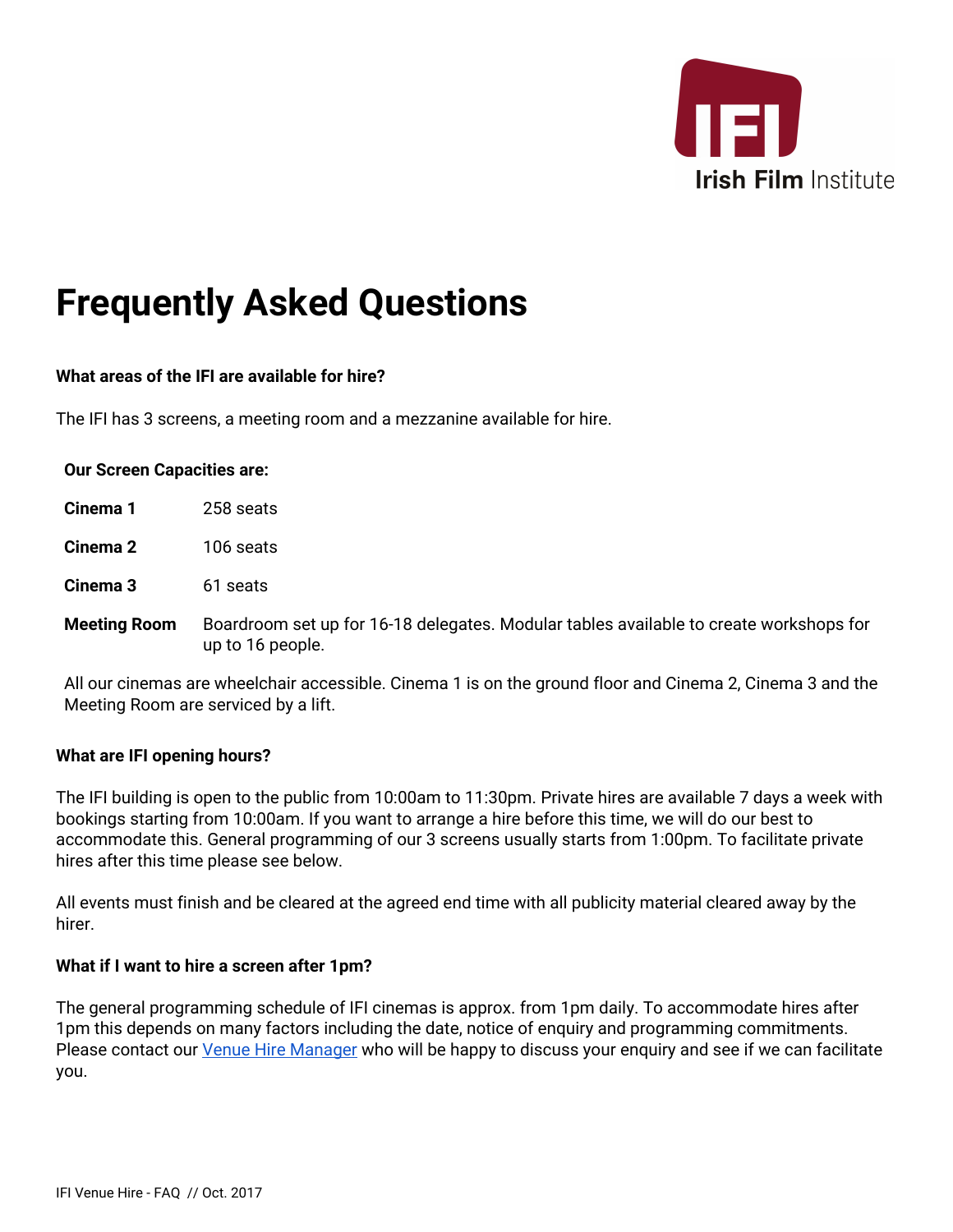## **Can a screen be hired on an hourly basis?**

Hire of our screens are generally per two hour slot however we can also provide the screens on an hourly basis within 10am to 1pm only.

The meeting room is per hour, half day or full day. Please [contact](mailto:hire@irishfilm.ie) for further details on our rate card.

# **What events do IFI cater for?**

The IFI accommodates private screenings, film testing for filmmakers, corporate presentations, special presentations, product launch parties, wedding ceremonies. These are but a few, we will be happy discuss your style of event and see what we can do to make this happen.

# **Do IFI allow group bookings of a scheduled screening?**

Yes we do. And if you would like to arrange a group booking of one of our scheduled screenings please contact [boxoffice@irishfilm.ie](mailto:boxoffice@irishfilm.ie) or call into our reception/booking office and we will be happy to arrange this (subject to ticket availability).

## **What is included in the hire fee?**

Your booking will include:

- Exclusive use of the screen/room you have hired for the period of time agreed.
- If hiring one of our screens, a projectionist on hand for the period of time agreed.
- A member of staff on site who is available to assist with any venue-specific issues that may arise.
- Any IFI equipment you've requested set up according to your requirements. Please note that any event specific set-up, such as laying out materials, is your responsibility. If you are bringing your own equipment, for example, laptops, you will be responsible for setting them up.

## **What is not included in the hire fee?**

Any fees or charges that are associated with film sourcing, rights clearance with a film distributor or converting a format suitable for viewing. This additional cost will be added to the hire fee.

## **Can I hire a screen and watch my favourite film on DVD with friends?**

If you decide to hire one of our screens and want to show a film of your own choice and arrange accordingly, it is your responsibility to ensure that all relevant permissions have been secured from filmmakers, production companies, distributors, sales agents or other licensing agents for screening in a public place. The IFI can accept no responsibility for breaches of copyright from unauthorised screening of material in IFI by third parties.

However if this is all too mind boggling, in most cases we can arrange this for you, with you the hirer paying for the additional costs of rights clearance. Please give at least two months' notice as some film right holders are no longer in circulation and may need more time sourcing.

## **I work for a production company; can I hold a cast and crew screening?**

Yes, we frequently host cast and crew screenings. Most usually take place on a weekend morning when we can offer fees from our rate card. We can consider a cast and crew screenings on evenings but these will be subject to larger hire fees.